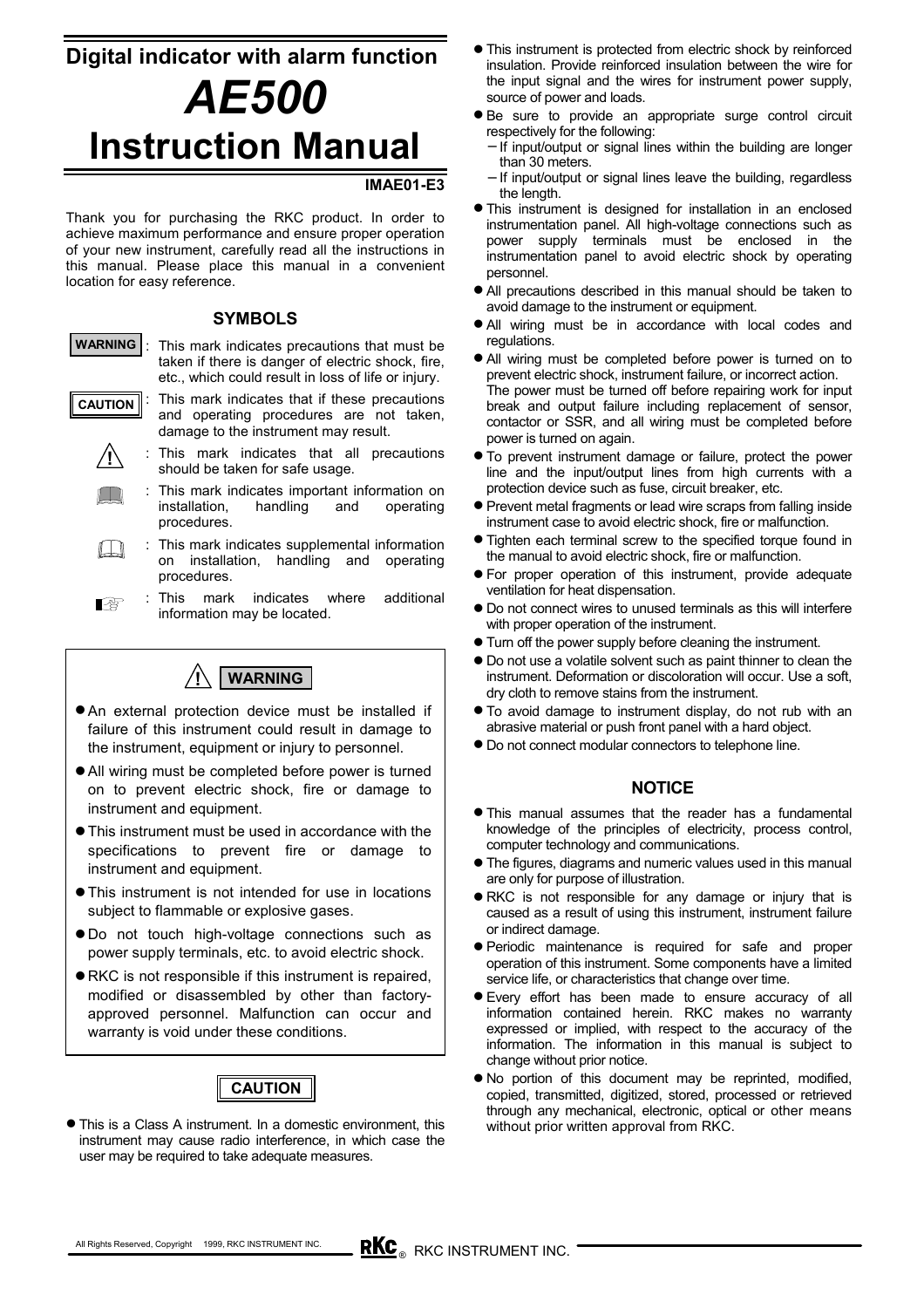# **1. PRODUCT CHECK**

Check the model code from the following list to determine if the product delivered is as desired.



- J: Process low alarm
- K: Process high alarm with hold action
- L: Process low alarm with hold action

# **2. MOUNTING**

## **2.1 Mounting Cautions**

- (1) This instrument is intended to be used under the following environmental conditions. (IEC61010-1) [OVERVOLTAGE CATEGORY II, POLLUTION DEGREE 2]
- (2) Avoid the following when selecting the mounting location.
- Ambient temperature of less than 0  $\degree$ C or more than 50  $\degree$ C
- Ambient humidity of less than 45 % or more than 85 % RH.
- Rapid changes in ambient temperature which may cause condensation.
- Corrosive or inflammable gases.
- Direct vibration or shock to the mainframe.
- Water, oil, chemicals, vapor or steam splashes.
- Excessive dust, salt or iron particles.
- Excessive induction noise, static electricity, magnetic fields or noise.
- Direct air flow from an air conditioner.
- Exposure to direct sunlight.
- Excessive heat sccumulation.

## **2.2 Dimensions**



## **2.3 Mounting Procedures**

- *1.* Make a rectangular holes corresponding to the number of instruments to be mounted through the panel by referring to the panel cutout dimensions.
- *2.* Insert the instrument into the panel from the panel cutout.
- P: Power supply for LED drive
- 

| <b>Accessories</b>                |
|-----------------------------------|
|                                   |
| Mounting screws                   |
|                                   |
| Instruction manual (IMAE01-E3)  1 |

- *3*. Insert the mounting bracket into the mounting groove of the instrument. (Fig.1)
- *4.* Push the mounting bracket into the instrument until the instrument is firmlyfixed to the panel. (Fig.2)
- *5.* The other mounting bracket should be installed the same way described in *3* and *4*.





 $\Box$  If the packing is damaged, please contact RKC sales office or the agent.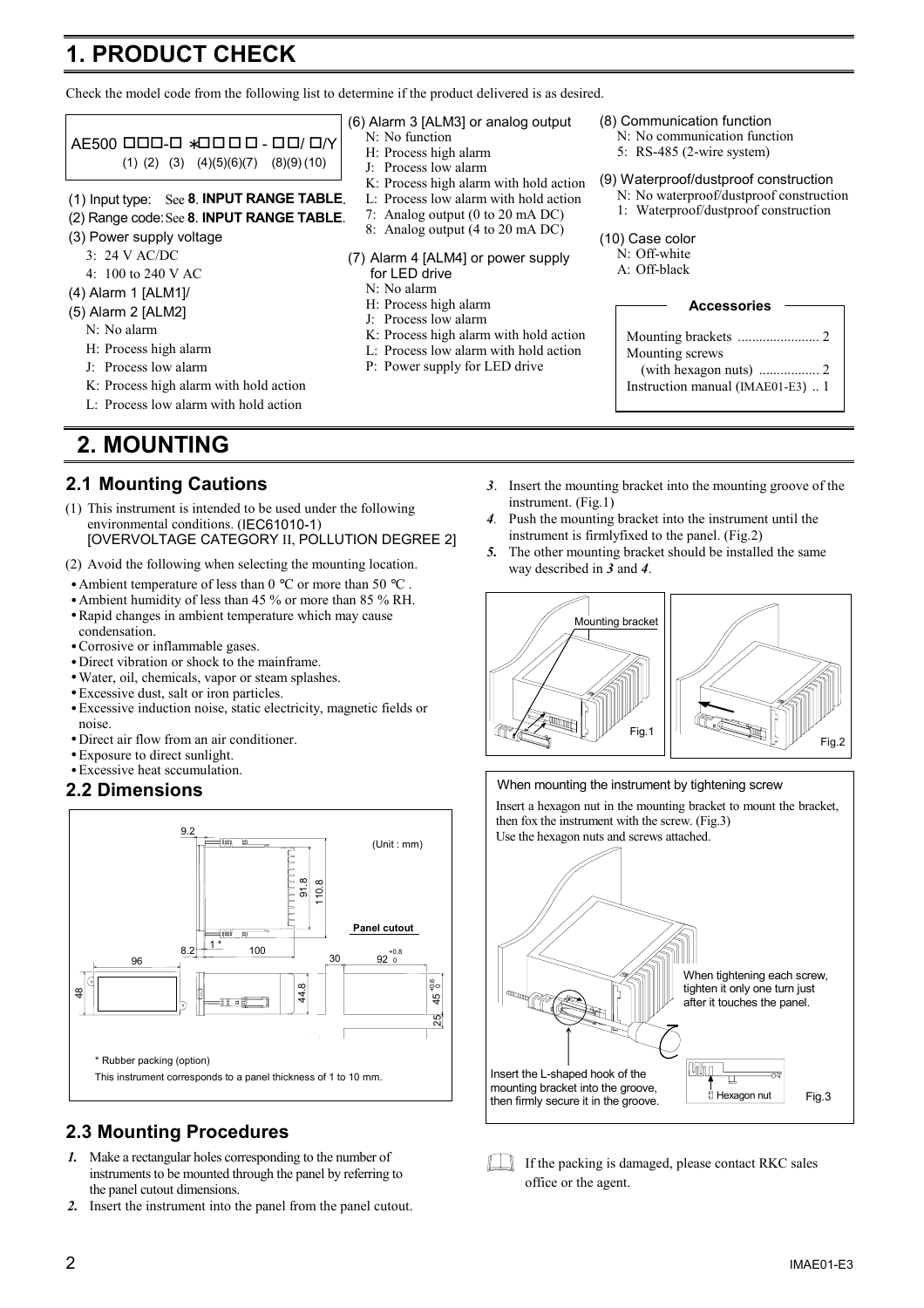# **3. WIRING**

## **3.1 Wiring Cautions**

- For thermocouple input, use the specified compensation wire.
- For RTD input, use leads with low resistance and having no resistance differences among the 3 leads.
- Conduct input signal wiring away from instrument power, electric equipment power and load lines to avoid noise induction.
- Conduct instrument power wiring so as not to be influenced by noise from the electric equipment power. If the instrument may be affected by external noise, a noise filter should be used.
- − Shorten the distance between twisted power supply wire pitches. The shorter the distance between the pitches, the more effective for noisereduction.
- − Install the noise filter on the panel which is always grounded and minimize the wiring distance between the noise filter output side and the instrument power terminals.
- − Do not install fuses and/or switches on the filter output signal since this may lessen filter effect.
- For power supply wires, use twisted wires with low voltage drop.
- About 5 to 6 seconds are required as the preparation time for contact output after power on. Use a delay relay when the output line, is used for an external interlock circuit.
- This instrument has no power supply switch nor fuses. Therefore, install the fuse close to the instrument and the switch, if required. − Fuse type: Time-lag fuse
- − Recommended fuse rating: Rated voltage 250 V, Rated current 1 A
- For the current input specification, a resistor of 250  $\Omega$  (±0.02 % ±10 ppm, 0.25 W or more) must be connected between the input terminals. This resistor must be provided by the customer.
- Do not excessively tighten the terminal screws. In addition, use the solderless terminal appropriate to the screw size. (Screw size:  $M3\times6$ , recommended tightening torque:  $0.4$  N·m [4 kgf·cm])
- To the instrument with power supply of 24 V, please be sure to supply the power from SELV circuit.

# **3.2 Terminal Configuration**



## ■ Specifications

#### **Power consumption**

7 VA max. (at 100 V AC) 10 VA max. (at 240 V AC) 5 VA max. (at 24 V AC) 160 mA max. (at 24 V DC)

#### **Power supply voltage**

85 to 264 V AC (Including power supply voltage variation) Power supply frequency: 50/60 Hz Rating: 100 to 240 V AC 21.6 to 26.4 V AC (Including power supply voltage variation) Power supply frequency: 50/60 Hz Rating: 24 V AC 21.6 to 26.4 V DC (Including power supply voltage variation) Rating: 24 V DC

## **Analog output**

Number of output points: 1 point Output resolution: More than 10 bit Output rating: 0 to 20 mA DC 4 to 20 mA DC Load resistor: Less than 600  $\Omega$ 

## **Power supply for LED drive**

Output voltage: 12 V DC **Weight** Approx. 250g +1 V  $-2$  V

## **Alarm output rated**

**A**larm 1/alarm 2: Relay contact output 250 V AC, 1A (Resistive load) 1a contact Alarm 3/alarm 4: Relay contact output 250 V AC, 3A (Resistive load) 1a contact

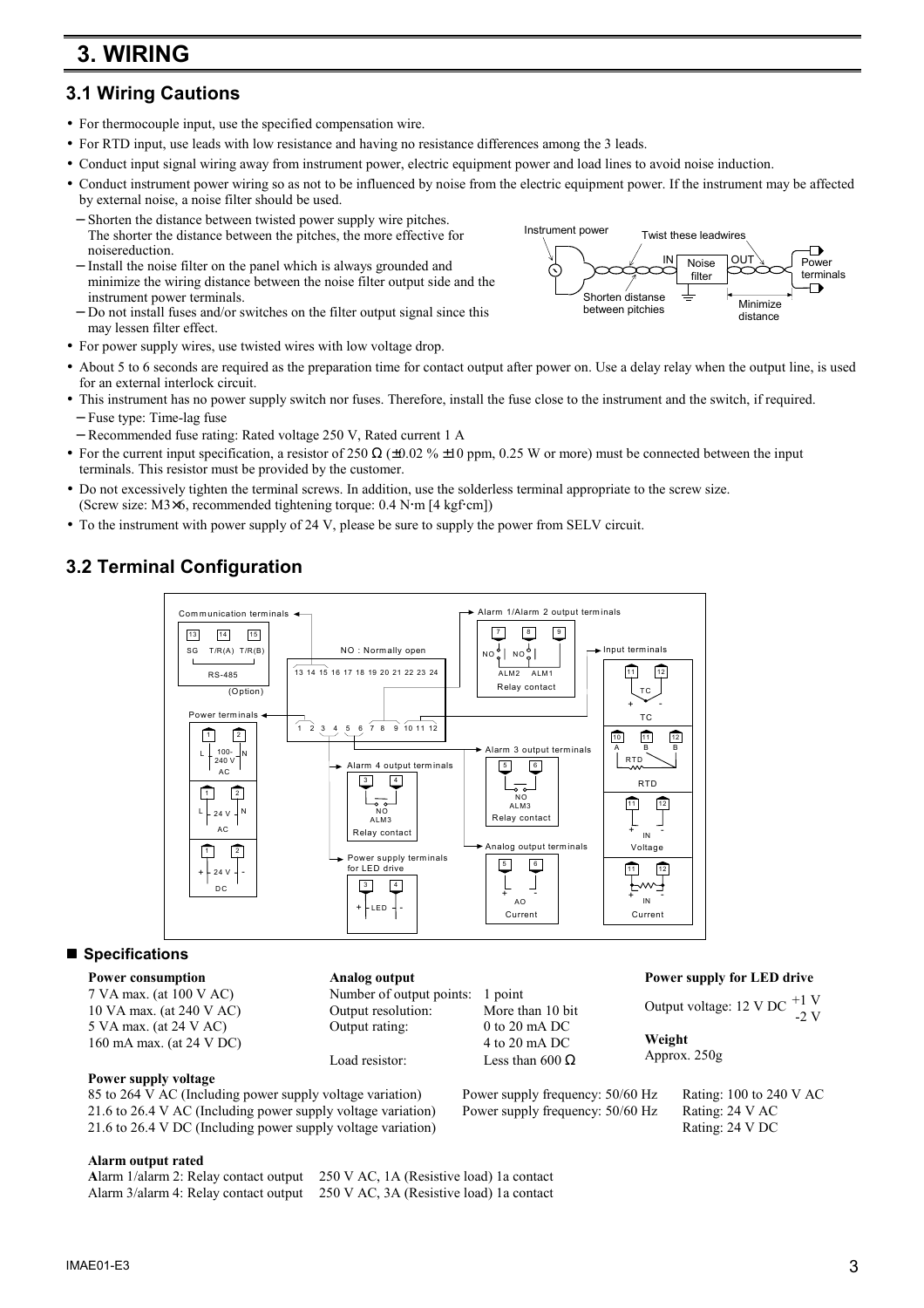## **3.3 Wiring Example**



# **4. NAME OF PARTS**



## **(1) (1) Measured value (PV) display unit**

Displays measured value (PV).

Displays various characters depending on the instrument.

## **(2) Alarm output indication lamps (ALM1 to ALM4) [Red]**

- ALM1: Lights when alarm 1 output is turned on.
- ALM2: Lights when alarm 2 output is turned on.
- ALM3: Lights when alarm 3 output is turned on.

ALM4: Lights when alarm 4 output is turned on.

#### **(3) SET key**

Used for parameter registration/calling up.

#### **(4) Shift key**

Used to shift the digit when the setting is changed. Used when the character display in each mode is changed to the set value display.

## **(5) DOWN key**

Used to decrease numerals.

#### **(6) UP key**

Used to increase numerals.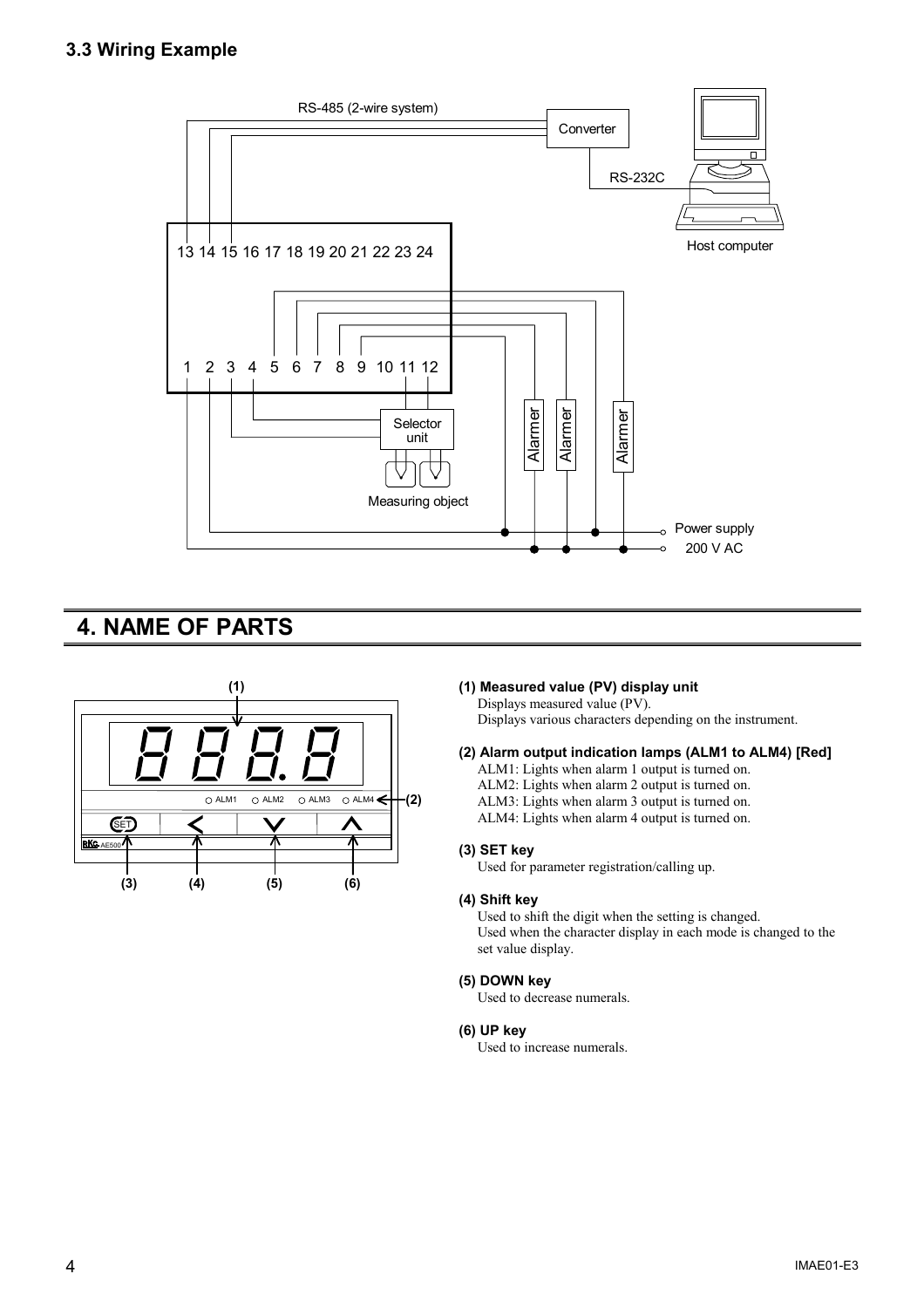# **5. SETTING**

## **5.1 Calling-up Procedure of Each Mode ■ Input type display**



**\*** Displayed when the instrument has the communication function.

This instrument immediately confirms input type following power on. [Example] For a instrument with the K thermocouple input type and range from 0 to 1372 °C.



| Display |    |     |           |           |  |
|---------|----|-----|-----------|-----------|--|
| Input   | ТC | RTD | Voltage   |           |  |
| type    |    | ınn | Pi<br>100 | (Current) |  |

## **5.2 Details of Each Mode**

## **Alarm setting mode**

This is the mode used to set the alarm (alarm 1 to alarm 4). The following parameter symbols are displayed one by one every time the **SET** key is pressed.

For details see the **5.3 Parameter Setting Procedure**.



| Symbol | <b>Name</b>     | Setting (display) range                         | <b>Description</b>                                                                       | <b>Factory set value</b>           |
|--------|-----------------|-------------------------------------------------|------------------------------------------------------------------------------------------|------------------------------------|
|        | Alarm 1 setting | Temperature input:<br>-1999 to +9999 °C [°F] or | Set the alarm 1 set value.                                                               | Temperature input:<br>$0$ or $0.0$ |
| AL1    |                 | $-199.9$ to +999.9 °C [°F]                      |                                                                                          | Voltage/current                    |
|        | Alarm 2 setting | Voltage/current input:<br>Same as input range   | Set the alarm 2 set value.                                                               | input: $0.0$                       |
| AL2    |                 |                                                 |                                                                                          |                                    |
|        | Alarm 3 setting |                                                 | Set the alarm 3 set value.<br>Not displayed when there is<br>analog output.              |                                    |
| AL3    |                 |                                                 |                                                                                          |                                    |
| AL4    | Alarm 4 setting |                                                 | Set the alarm 4 set value.<br>Not displayed when there is<br>power supply for LED drive. |                                    |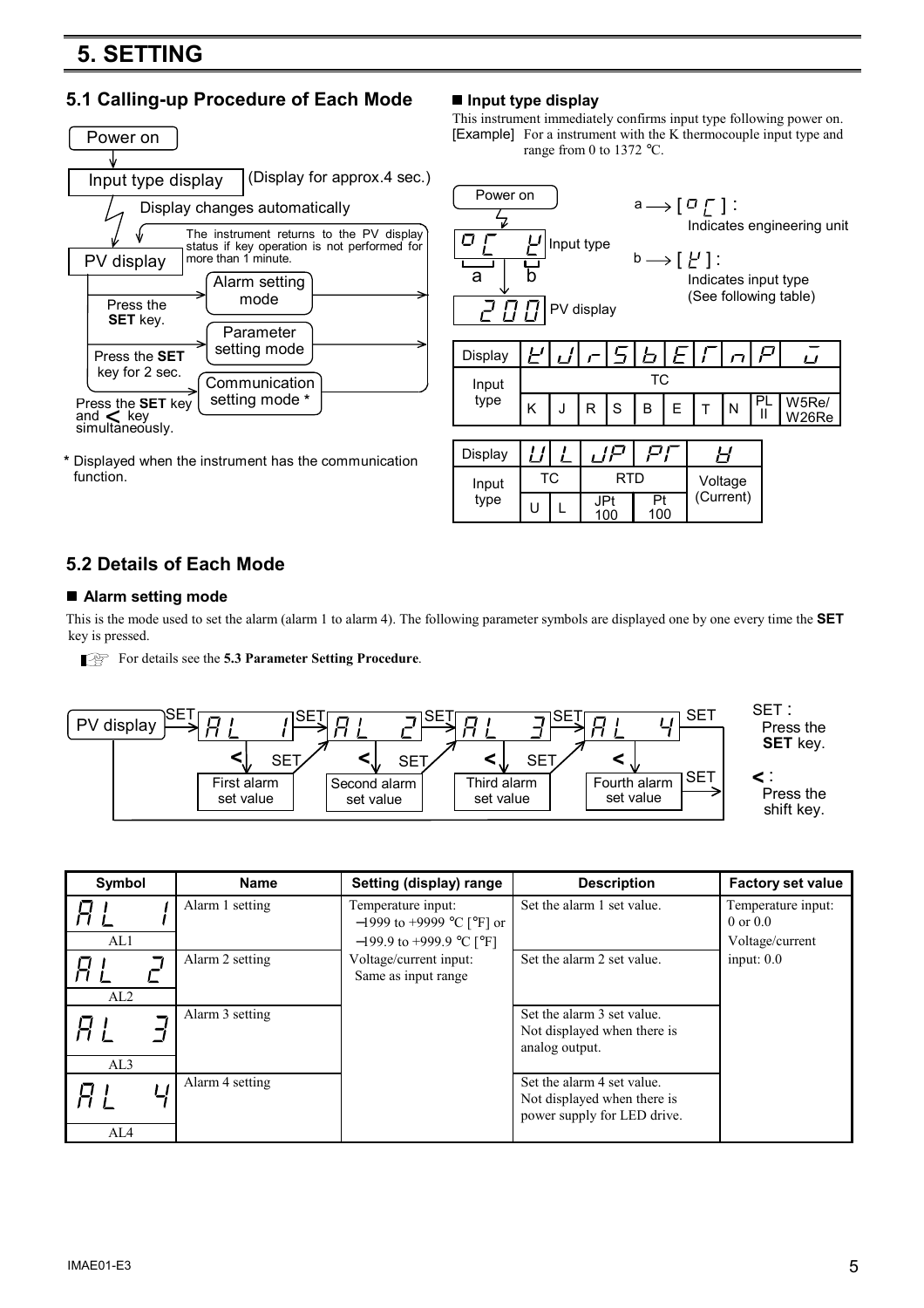## **Parameter setting mode**

For details see the **5.3 Parameter Setting Procedure**.

This is the mode used to set the various parameters such as alarm differential gap, PV bias etc. The following parameter symbols are displayed one by one every time the **SET** key is pressed. (Press the SET key for 2 sec when enter parameter setting mode from PV display.)



| Symbol                        | <b>Name</b>                                    | Setting (display) range                                                                                                                                                  | <b>Description</b>                                                                              | <b>Factory set value</b>                                              |  |  |
|-------------------------------|------------------------------------------------|--------------------------------------------------------------------------------------------------------------------------------------------------------------------------|-------------------------------------------------------------------------------------------------|-----------------------------------------------------------------------|--|--|
| R H<br>AH1                    | Alarm 1<br>differential gap setting            | Temperature input:<br>0 to 100 $^{\circ}$ C [ $^{\circ}$ F] or<br>0.0 to 100.0 $^{\circ}$ C [ $^{\circ}$ F]                                                              | Set the alarm 1 differential gap.                                                               | Temperature input:<br>2 or 2.0<br>Voltage/current                     |  |  |
| $\vec{L}$<br>R H<br>AH2       | Alarm <sub>2</sub><br>differential gap setting | Voltage/current input:<br>0.0 to 10.0 $%$                                                                                                                                | Set the alarm 2 differential gap.                                                               | Input: $0.2$                                                          |  |  |
| $\vec{J}$<br>FL.<br>AH3       | Alarm 3<br>differential gap setting            |                                                                                                                                                                          | Set the alarm 3 differential gap.<br>Not displayed when there is<br>analog output               |                                                                       |  |  |
| Ч<br>R H<br>AH4               | Alarm 4<br>differential gap setting.           |                                                                                                                                                                          | Set the alarm 4 differential gap.<br>Not displayed when there is<br>power supply for LED drive. |                                                                       |  |  |
| PV bias<br>h                  |                                                | Temperature input:<br>$-1999$ to +9999 °C [°F] or<br>$-199.9$ to +999.9 °C [°F]<br>Voltage/current input:<br>$-$ span to $+$ span<br>However, within<br>$-1999$ to +9999 | Sensor correction is made by<br>adding bias value to measured<br>value (PV).                    | Temperature input:<br>$0$ or $0.0$<br>Voltage/current<br>Input: $0.0$ |  |  |
| Pb<br>НН 5<br><b>AHS</b>      | Analog output scale high                       | ALS to SLH (Setting<br>limiter [high limit])                                                                                                                             | Sets high limit of the analog<br>output range. Not displayed when<br>there is no analog output. | <b>SLH</b>                                                            |  |  |
| RL 5<br><b>ALS</b>            | Analog output scale low                        | SLL (Setting limiter<br>[low limit]) to AHS                                                                                                                              | Sets low limit of the analog<br>output range. Not displayed when<br>there is no analog output.  | SLL                                                                   |  |  |
| $\int \int \mu$<br><b>LCK</b> | Set data lock function                         | 0: Can be changed<br>1: Can not be changed                                                                                                                               | Selects the set data can be<br>changed or can not be changed.                                   | $\theta$                                                              |  |  |

## ■ Communication setting mode

This is the mode to conduct settings relating to the communication function. It is displayed for the instrument with the communication function.

For details the protocol, identifiers and communication setting mode, see the separate **Communication Instruction Manual (IMAE02-E).**

## $6$  IMAE01-E3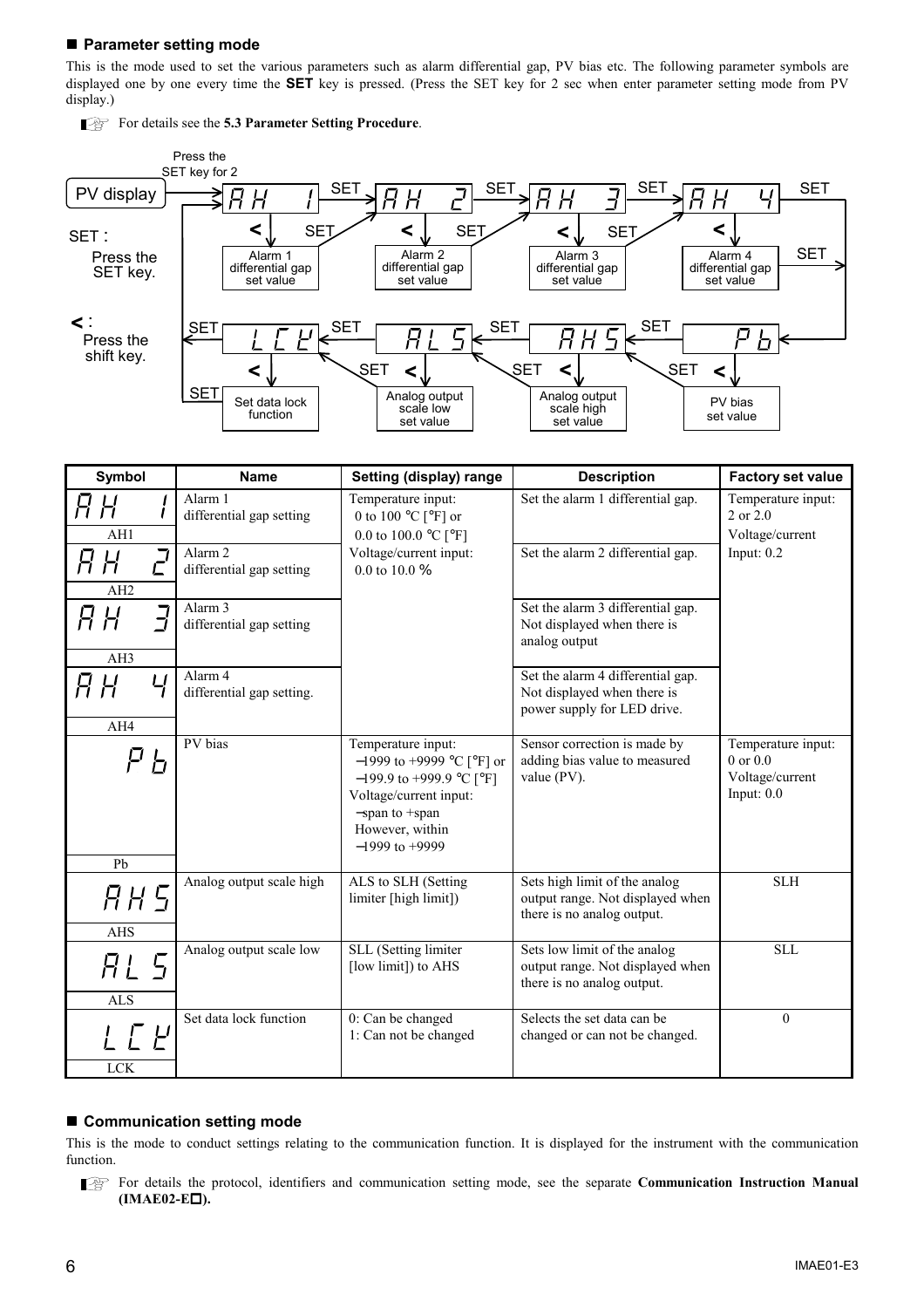## **5.3 Parameter Setting Procedure**

Even if the displayed value is changed, it is not registered. To register it, press the SET key.

- If the key operated for more than 1 minute, the present mode return to the PV display.
- 

**Setting alarm** Example: Following is an example of first alarm to 200 °C.



# **6. OPERATIONS**

## **6.1 Operating Cautions**

Connect the input signal wiring, and then turn ON the power. If the input signal wiring opens, the instrument judges

the input is disconnected.

- TC input: Up-scale or downscale (To be specified when ordering)
- RTD input: Up-scale (Downscale when the input is shorted)
- Voltage (current) input: Downscale (For 0 to 5 V DC or 0 to 20 mA DC, indefinite.)

No influence is exerted upon the instrument for power failure of 20 ms or less. For power failure of more than 20 ms, the instrument performs the same operation as that at the time of power on after power recovery.

# **6.2 Description of Each Functions**

## **Alarm (ALM) function**

Each alarm action is as follows.



## **Alarm differential gap**

If measured value (PV) is close to the alarm set value, the alarm relay contact may repeatedly turn ON and OFF due to input fluctuations. If the differential gap is set, repeated turning ON and OFF of the relay contact can be prevented.



## ■ Set data lock (LCK) function

The set data lock function is used to prevent misoperation by not setting any parameter. The parameter thus locked cannot be set or changed, but can only be monitored.

## **Alarm hold action**

In the alarm hold action, the alarm function is kept invalid even if the measured value (PV) is in the alarm range when the power is on. The alarm function is held until the measured value (PV) goes out of the alarm state once.